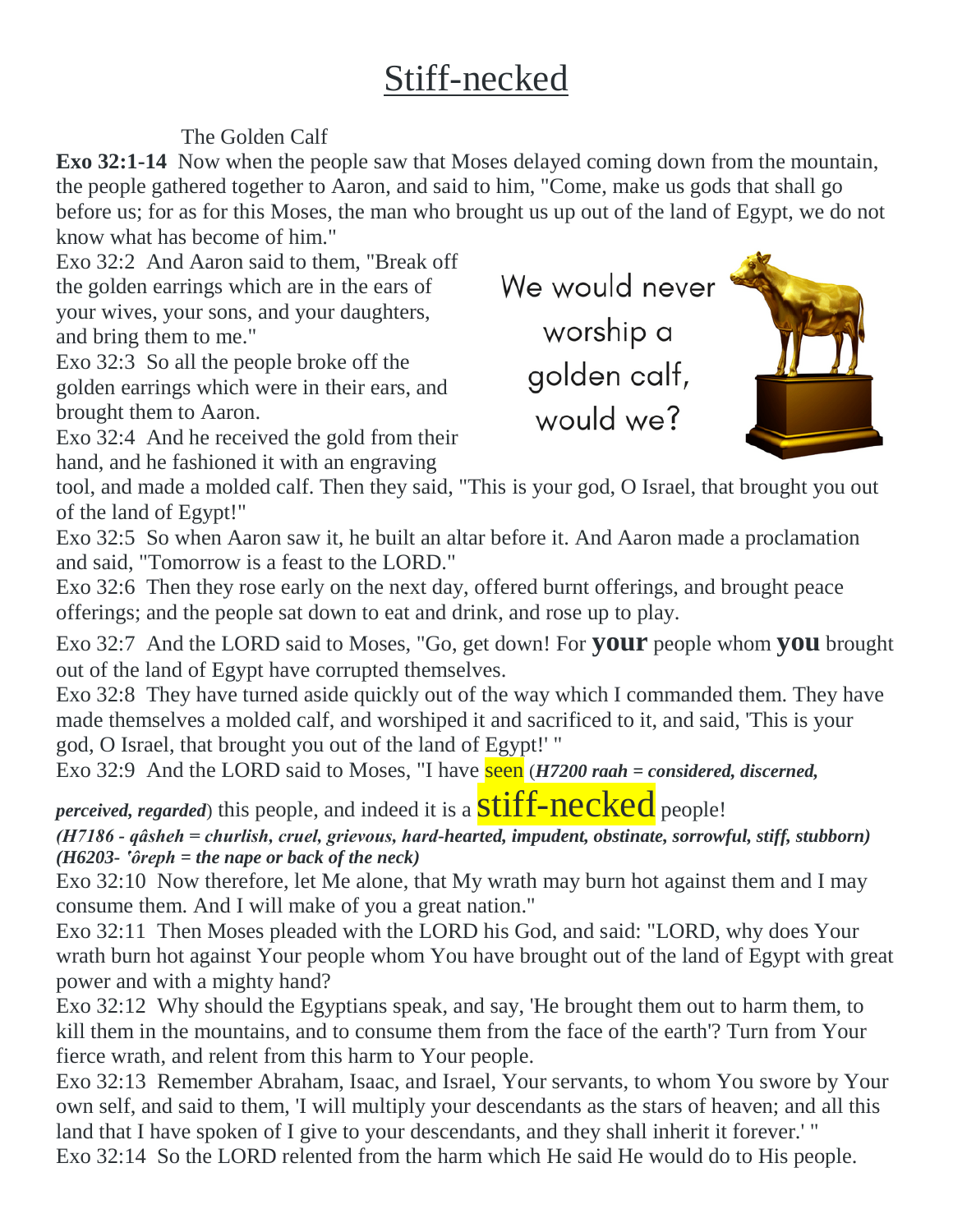### **Because the stiff-necked comment only occurred once, we can likely forget about it!**

There are **14 times** that scripture uses this term!

**Exo\_33:3** Go up to a land flowing with milk and honey; for I will not go up in your midst, lest I consume you on the way, for you are a **stiff-necked** people."

**Exo\_33:5** For the LORD had said to Moses, "Say to the children of Israel, 'You are a stiff-necked people. I could come up into your midst in one moment and consume you. Now therefore, take off your ornaments, that I may know what to do to you.' "

**Exo\_34:9** Then he said, "If now I have found **grace** in Your sight, O Lord, let my Lord, I pray, **go among us**, even though we are a **Stiff-necked** people; and **pardon** our iniquity and our sin, and take us as Your inheritance."

**Deu\_9:6** Therefore understand that the LORD your God is not giving you this good land to possess because of your **righteousness**, for you are a stiff-necked people.

**Deu\_9:13** "Furthermore the LORD spoke to me, saying, 'I have **seen** this people, and indeed they are a **stiff-necked** people. **Deu 9:27** Remember Your servants, Abraham, Isaac, and Jacob; do not look on the **stubbornness** of this people, or on their wickedness or their sin,

**Deu\_10:16** Therefore circumcise the foreskin of your heart, and be **stiff-necked** no longer.

**Deu 31:26-27** "Take this Book of the Law, and put it beside the ark of the covenant of the LORD your God, that it may be there as a witness against you; for I know your **rebellion** and your **stiff neck**. If today, while I am yet alive with you, you have been **rebellious** against the LORD, then how much more after my death?



**2Ch\_30:8** Now do not be **stiff-necked**, as your fathers

were, but **yield** yourselves to the LORD; and enter His sanctuary, which He has sanctified forever, and **serve** the LORD your God, that the fierceness of His wrath may turn away from you.

**2Ch 36:11-13** Zedekiah was twenty-one years old when he became king, and he reigned eleven years in Jerusalem. He did evil in the sight of the LORD his God, and did not humble himself before Jeremiah the prophet, who spoke from the mouth of the LORD. And he also rebelled against King Nebuchadnezzar, who had made him swear an oath by God; but he **stiffened** his neck and hardened his heart against turning to the LORD God of Israel.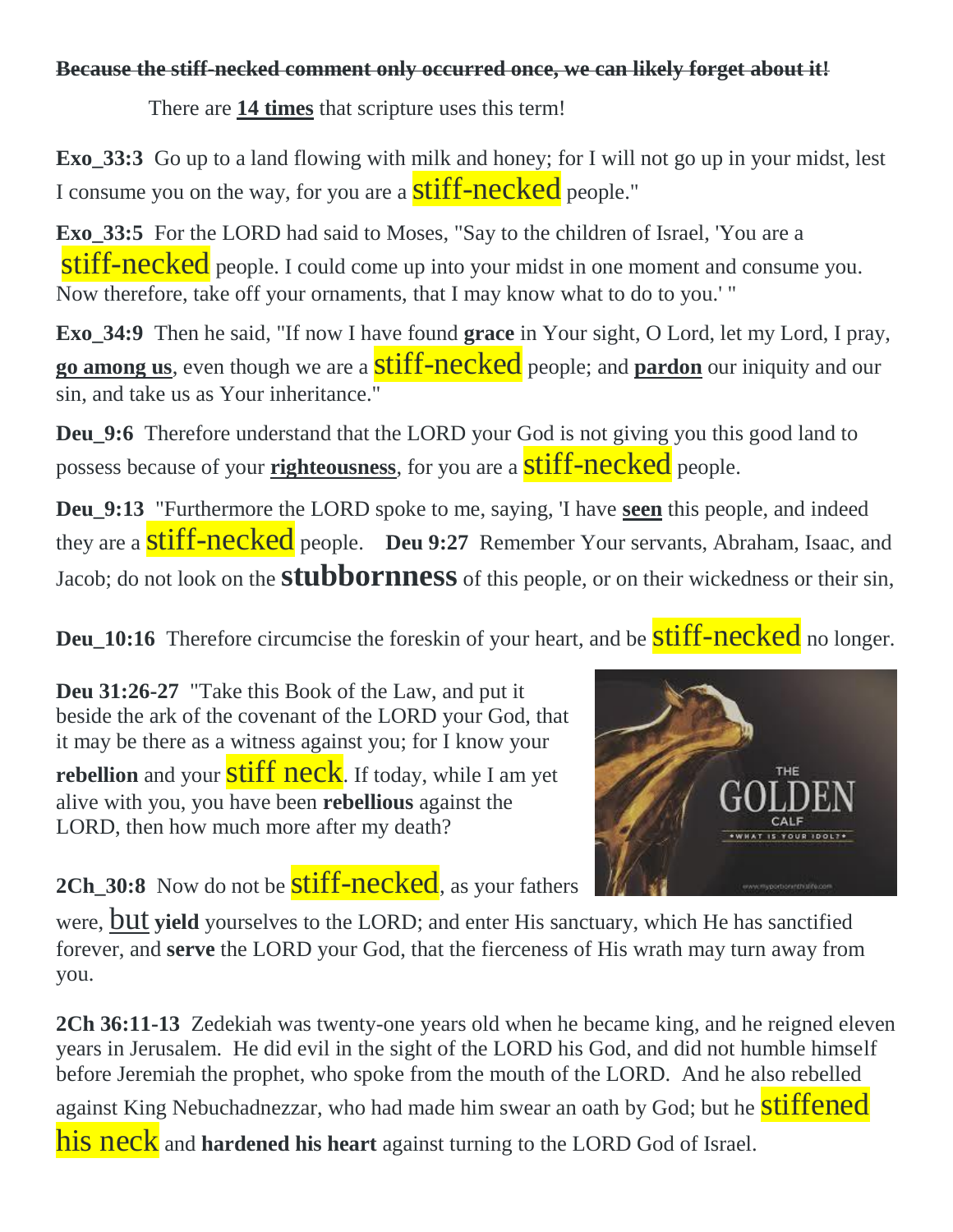**Psa 75:4-7** "I said to the **boastful**, 'Do not deal boastfully,' And to the **wicked**, 'Do not lift up the horn. Do not lift up your horn on high; Do not speak with a  $\frac{\text{stiff}}{\text{neck}}$ .' " For exaltation

comes neither from the east Nor from the west nor from the south. But God is the Judge: He puts down one, And exalts another.

Pro 29:1 He who is often rebuked, and **hardens** his neck, Will suddenly be destroyed, and that without remedy.



**Jer 7:21-28** Thus says the LORD of hosts, the God of Israel: "Add your burnt offerings to your sacrifices and eat meat. For I did not speak to your fathers, or command them in the day that I brought them out of the land of Egypt, concerning burnt offerings or sacrifices. But this is what I commanded them, saying, **'Obey My voice**, and I will be your God, and you shall be My people. And walk in all the ways that I have commanded you, that it may be well with you.' Yet they did not obey or incline their ear, but followed the counsels and the dictates of their evil hearts, and went backward and not forward. Since the day that your fathers came out of the land of Egypt until this day, I have even sent to you all My servants the prophets, daily rising up

early and sending them. Yet they did not obey Me or *incline* their ear, but **stiffened their** 

**neck**. They did **worse** than their fathers. "Therefore you shall speak all these words to them, but they will not obey you. You shall also call to them, but they will not answer you. "So you shall say to them, 'This is a nation that does **not obey** the voice of the LORD their God nor **receive correction**. **Truth has perished** and has been cut off from their mouth.

Act\_7:51 "You **stiff-necked** and **uncircumcised in heart and ears**! You always **resist the Holy Spirit**; as your fathers did, so do you.

 Stiff-necked = **stubborn & unresponsive** (cf. Exo\_33:3, Exo\_33:5; Exo\_34:9; Deu\_9:6, Deu 9:13; Deu 10:16; Deu 31:27).



THEN HE SAID THAT WE SHOULDN'T MAKE<br>GRAVEN IMAGES AND ... HEY AARON, WHAT<br>ARE YOU HIDING THERE?

- A stiffnecked people = **obstinate** & **self-willed**, **resolute** in **their** own ways, & will **not** be **reclaimed**, **inflexible** & not **subjected** to the yoke of the divine law; a *metaphor* taken from such creatures as will not submit their necks or suffer the yoke or bridle to be put upon them, but draw back  $\&$  slip away. A man that goes on his way upon a run, & will not turn his neck to him that calls him, so **disobedient** & **irreclaimable** were these people.
- A **stiff-necked people** (a people with a hard neck, that will not bend to the commandment of God; cf. Exo\_33:3, Exo\_33:5; Exo\_34:9; Deu\_9:6, etc.)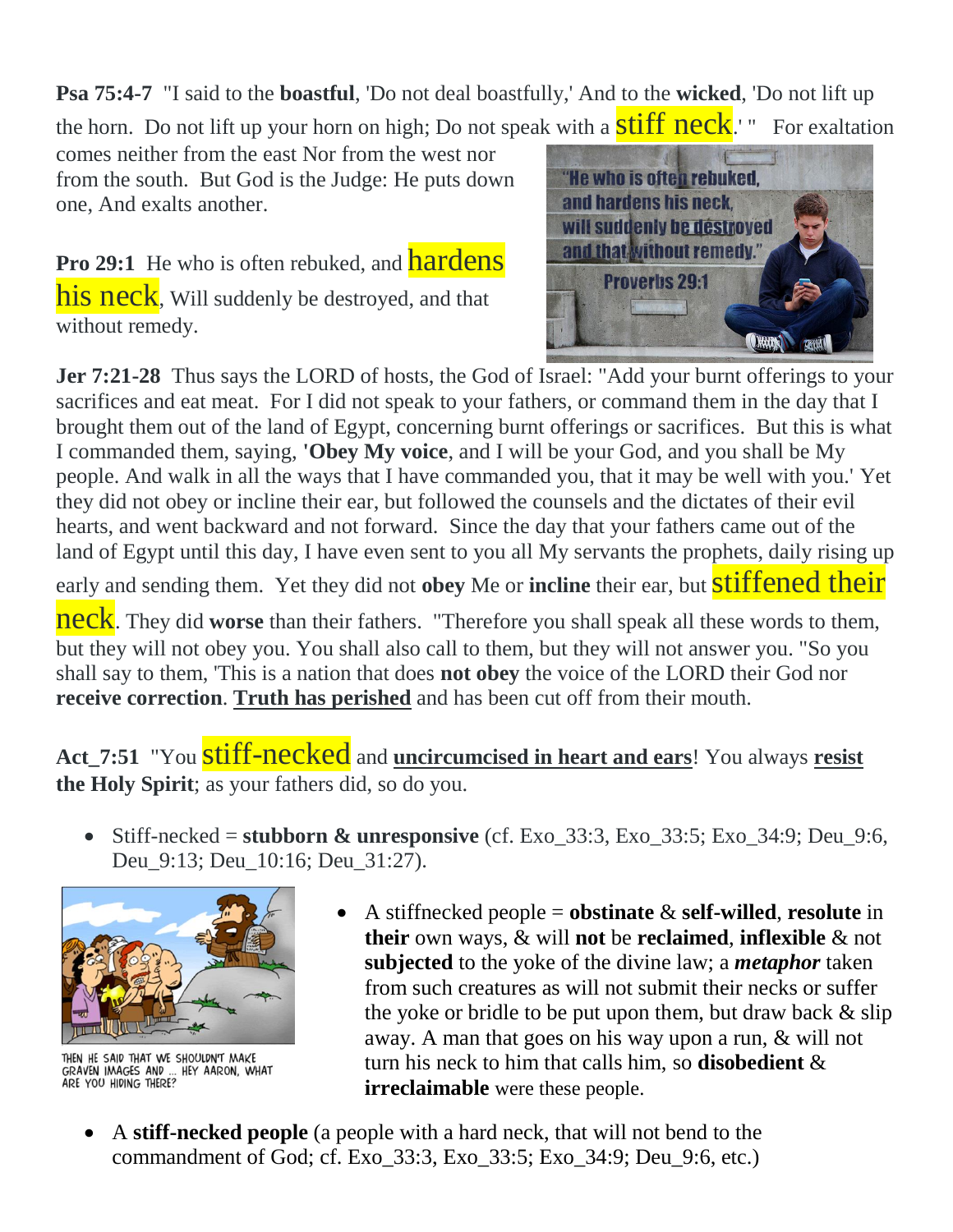- (*From the Jerusalem Post*) God Himself gave us the label of a **stiff necked people**, in the 32nd chapter of Exodus. The meaning since then has involved **antagonism**, **stubbornness**, **argumentative**, and going into **minute detail** in order **to distinguish** our point of view from others.
- Stubborn = unreasonably or perversely **unyielding** : **mulish**. suggestive or typical of a strong stubborn nature, *a stubborn jaw*… performed or carried on in an unyielding, obstinate, or persistent manner, *stubborn effort*… **difficult** to handle, **manage**, or treat *a stubborn cold.*
- To be stiff-necked is to be **obstinate** and **difficult to lead**. The Bible often uses this figure of speech when describing the attitude of Israel toward God (e.g., Exodus 33:3; Deuteronomy 9:13; Nehemiah 9:16; Acts 7:51). The term was **originally used to describe an ox** that refused to be directed by the farmer's ox goad. When a farmer

harnessed a team of oxen to a plow, he directed them by poking them lightly with a sharp spike on the heels or the neck to make them pick up speed or turn. **An ox that refused to be directed** in such a way by the farmer was **referred to as "stiffnecked**." A stiff-necked animal (or person) refuses to turn the head in order to take a different path. The Israelites were **familiar** with the term stiffnecked, so when the Lord used it to describe them, **they got the message**. Every farmer well



understood the **frustration** of trying to plow a field or transport a cart when an ox was



being stiff-necked. **An ox that refused to be guided was useless for any real work**. A stiff-necked ox was a **disappointment** in that it was not performing the task it was designed to perform. When God's chosen people refused to love Him, honor Him, and obey Him, **they were not living the purpose for which God chose them** as His own (see Isaiah 41:8–9; Jeremiah 7:23–24; Exodus 19:5–6). God made His will clear to the

Israelites, and their disobedience was rightly referred to as being **stiff-necked and hardhearted**. As Israel rebelled against God, they ignored the "goads" that God used to try to redirect them.

**Jdg 3:31** After him was Shamgar the son of Anath, who killed 600 men of the Philistines with an **ox goad**; and he also delivered Israel.

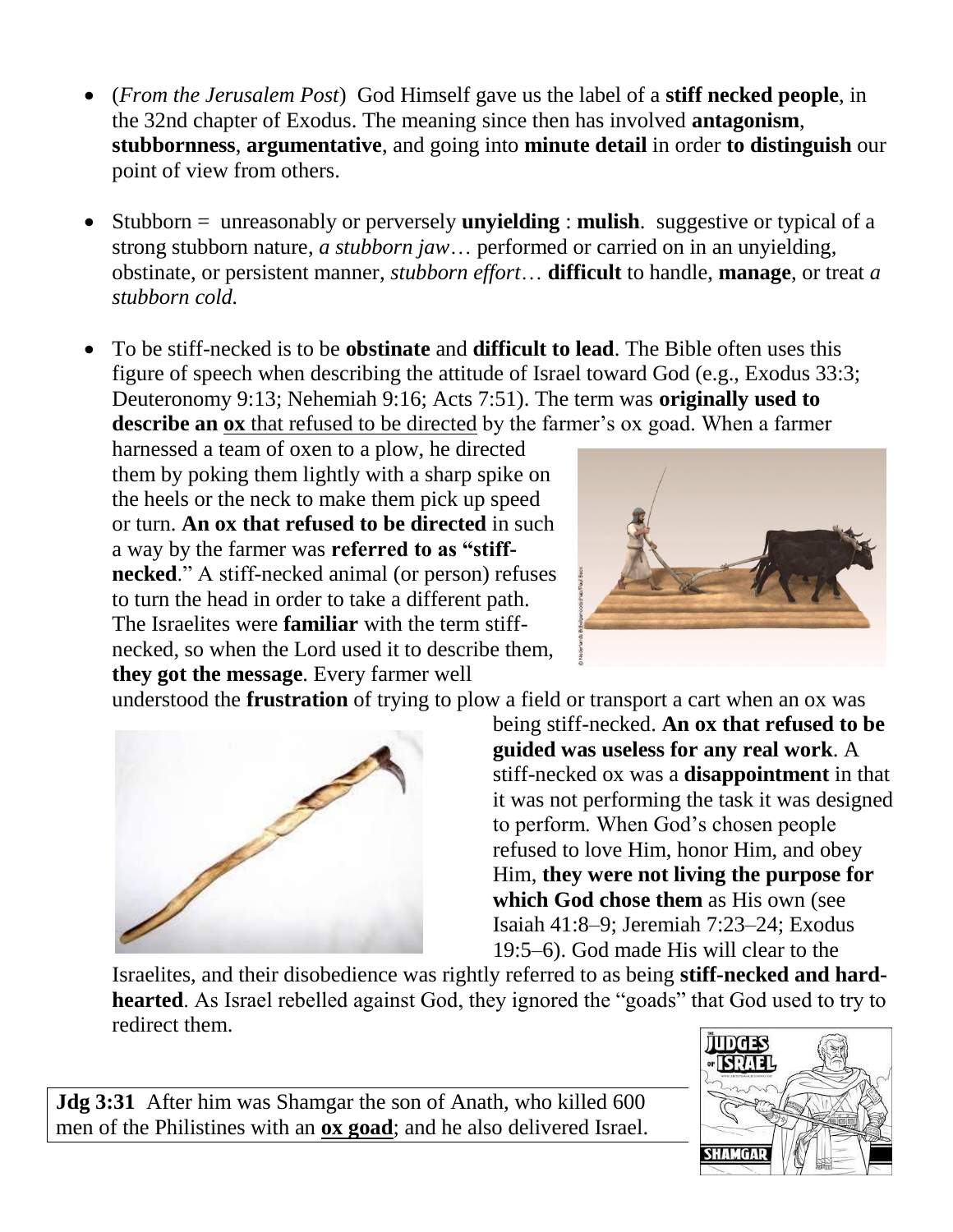# **IS THERE A BIBLICAL LIST OF SINS?**

"Neither the sexually immoral, nor idolaters, nor adulterers, nor male prostitutes, nor homosexuals, nor thieves, nor covetous, nor drunkards, nor slanderers, nor extortioners. will inherit the Kingdom of God.  $(1Cor.6.9-10)$ 

#### Mark 7:21-23

And he said, "What comes out of a person is what defiles him. 21 For from within, out of the heart of man, come evil thoughts, sexual immorality, theft, murder, adultery, 22 coveting, wickedness, deceit, sensuality, envy, slander, pride, foolishne ss. 23 All these evil things come from within, and they defile a person."

## Proverbs 6:16-19

- 16 There are six thinas the lord hates. seven that are an abomination to him:
- 17 haughty eyes, a lying tongue, and hands that shed innocent blood,
- 18 a heart that devises wicked plans, feet that make haste to run to evil,
- 19 a false witness who breathes out lies, and one who sows discord among brothers.
- Nice to have a checklist before Passover!
- Sorry  $\ldots$  no single comprehensive list ... but here are a few smaller lists



NOW THE WORKS OF THE FLESH ARE EVIDENT: sexual immorality. impurity sensuality. idolatry sorcery. enmity strife jealousy. fits of anger, rivalries, dissensions divisions envy drunkenness orgies AND THINGS LIKE THESE. I WARN YOU, AS I WARNED YOU BEFORE,

THAT THOSE WHO DO SUCH THINGS WILL NOT INHERIT THE KINGDOM OF GOD.

THINKINGKIDSPRESS.COM

**Malice** 

GALATIANS 5:19-21



**Disobedient** Deceived,

**Slaves of Pleasure** 

**Envy Hate**